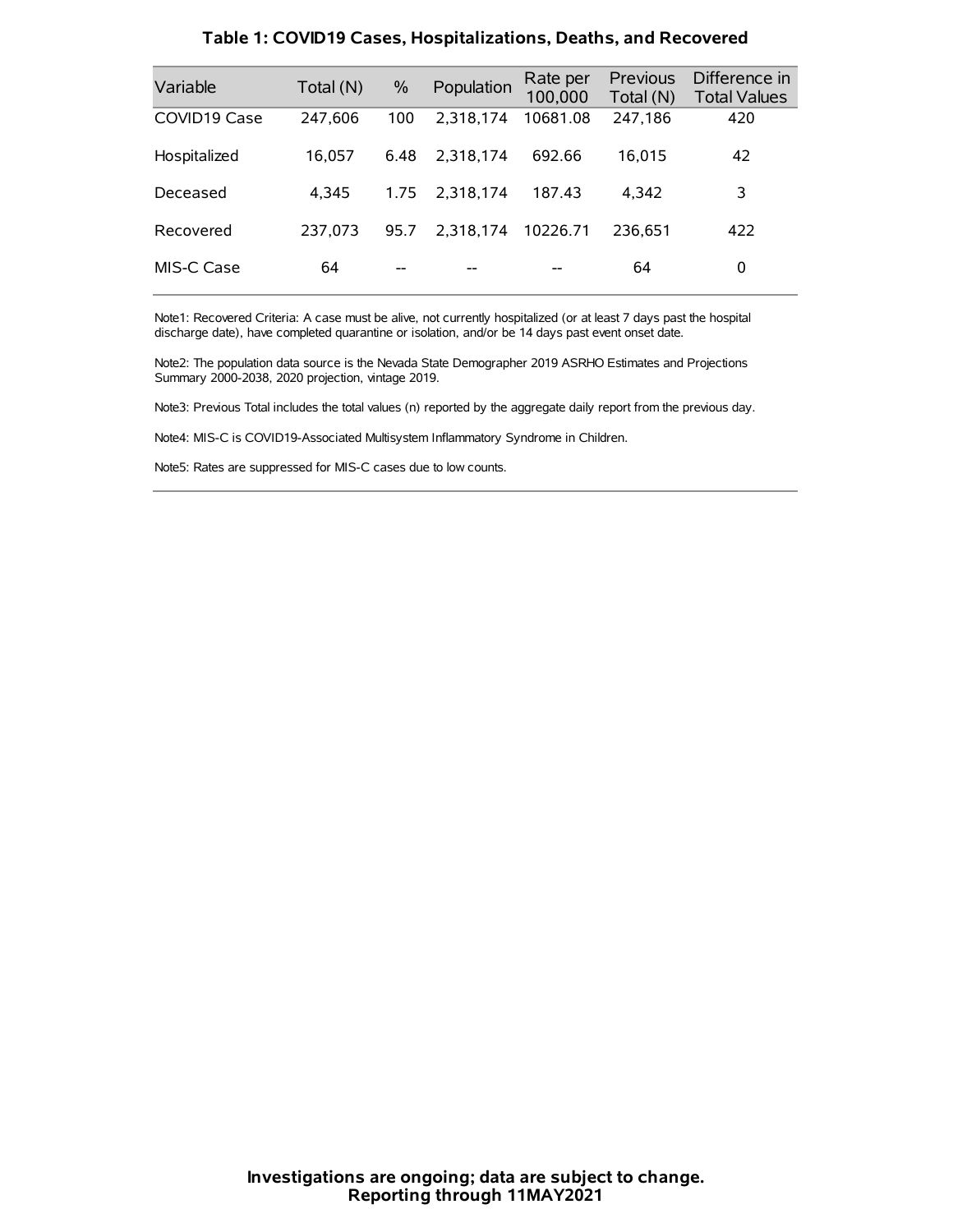## **Table 2: COVID19 Cases**

| Variable                     | Outcome                           | $\mathsf{N}$ | $\%$ | Population | Rate per<br>100,000 |
|------------------------------|-----------------------------------|--------------|------|------------|---------------------|
| Age Categories               | Aged 4 or less                    | 5132         | 2.07 | 149,165    | 3440.5              |
|                              | Aged 5 to 17                      | 23743        | 9.59 | 406,595    | 5839.5              |
|                              | Aged 18 to 24                     | 31071        | 12.5 | 216,762    | 14334               |
|                              | Aged 25 to 49                     | 113255       | 45.7 | 803,732    | 14091               |
|                              | Aged 50 to 64                     | 47924        | 19.4 | 423,461    | 11317               |
|                              | Aged 64+                          | 26397        | 10.7 | 318,459    | 8289.0              |
|                              | Unknown                           | 84           | 0.03 |            |                     |
| <b>Birth Sex</b>             | Female                            | 126736       | 51.2 | 1,160,285  | 10923               |
|                              | Male                              | 118859       | 48.0 | 1,157,889  | 10265               |
|                              | Unknown                           | 2011         | 0.81 |            |                     |
| Race/Ethnicity               | Hispanic                          | 81775        | 33.0 | 763,053    | 10717               |
|                              | White                             | 61760        | 24.9 | 1,006,929  | 6133.5              |
|                              | <b>Black</b>                      | 18965        | 7.66 | 262,671    | 7220.1              |
|                              | Asian or Pacific Islander         | 18683        | 7.55 | 270,209    | 6914.3              |
|                              | American Indian, Eskimo, or Aleut | 362          | 0.15 | 15,311     | 2364.3              |
|                              | Other                             | 18053        | 7.29 |            |                     |
|                              | Unknown                           | 48008        | 19.4 |            |                     |
| Underlying Medical Condition | <b>Yes</b>                        | 48430        | 19.6 |            |                     |
|                              | No/Unknown                        | 199176       | 80.4 |            |                     |

Note1: Breakdown of Race is exlusively non-Hispanic.

Note2: Underlying Medical Condition is any identified health condition.

Note3: The population data source is the Nevada State Demographer 2019 ASRHO Estimates and Projections Summary 2000-2038, 2020 projection, vintage 2019.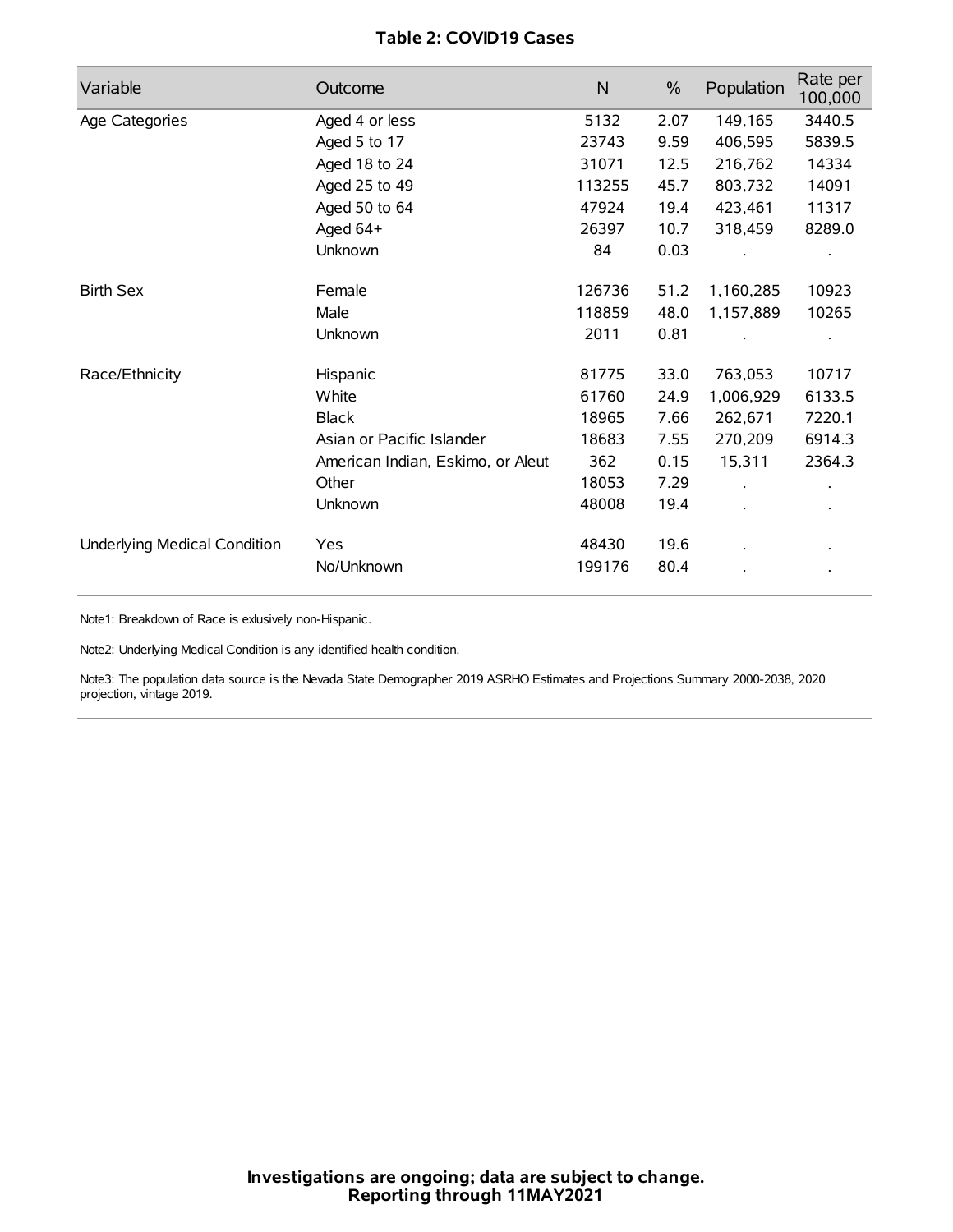| Variable         | Outcome                           | $\mathsf{N}$ | $\%$ | Population | Rate per<br>100,000 |
|------------------|-----------------------------------|--------------|------|------------|---------------------|
| Age Categories   | Aged 4 or less                    | 104          | 0.6  | 149,165    | 69.72               |
|                  | Aged 5 to 17                      | 183          | 1.1  | 406,595    | 45.01               |
|                  | Aged 18 to 24                     | 340          | 2.1  | 216,762    | 156.85              |
|                  | Aged 25 to 49                     | 3741         | 23.3 | 803,732    | 465.45              |
|                  | Aged 50 to 64                     | 4487         | 27.9 | 423,461    | 1059.6              |
|                  | Aged 64+                          | 7200         | 44.8 | 318,459    | 2260.9              |
|                  | Unknown                           | 2            | 0.0  |            | --                  |
| <b>Birth Sex</b> | Female                            | 7086         | 44.1 | 1,160,285  | 610.71              |
|                  | Male                              | 8947         | 55.7 | 1,157,889  | 772.70              |
|                  | Unknown                           | 24           | 0.1  |            |                     |
| Race/Ethnicity   | Hispanic                          | 4897         | 30.5 | 763,053    | 641.76              |
|                  | White                             | 5603         | 34.9 | 1,006,929  | 556.44              |
|                  | <b>Black</b>                      | 2056         | 12.8 | 262,671    | 782.73              |
|                  | Asian or Pacific Islander         | 1792         | 11.2 | 270,209    | 663.19              |
|                  | American Indian, Eskimo, or Aleut | 29           | 0.2  | 15,311     | 189.40              |
|                  | Other                             | 626          | 3.9  |            |                     |
|                  | Unknown                           | 1054         | 6.6  |            |                     |

## **Table 3: COVID19 Hospitalizations - General Characteristics**

Note1: Breakdown of Race is exlusively non-Hispanic.

Note2: The population data source is the Nevada State Demographer 2019 ASRHO Estimates and Projections Summary 2000-2038, 2020 projection, vintage 2019.

Note3: Rates for categories with fewer than 12 cases are suppressed due to high relative standard error.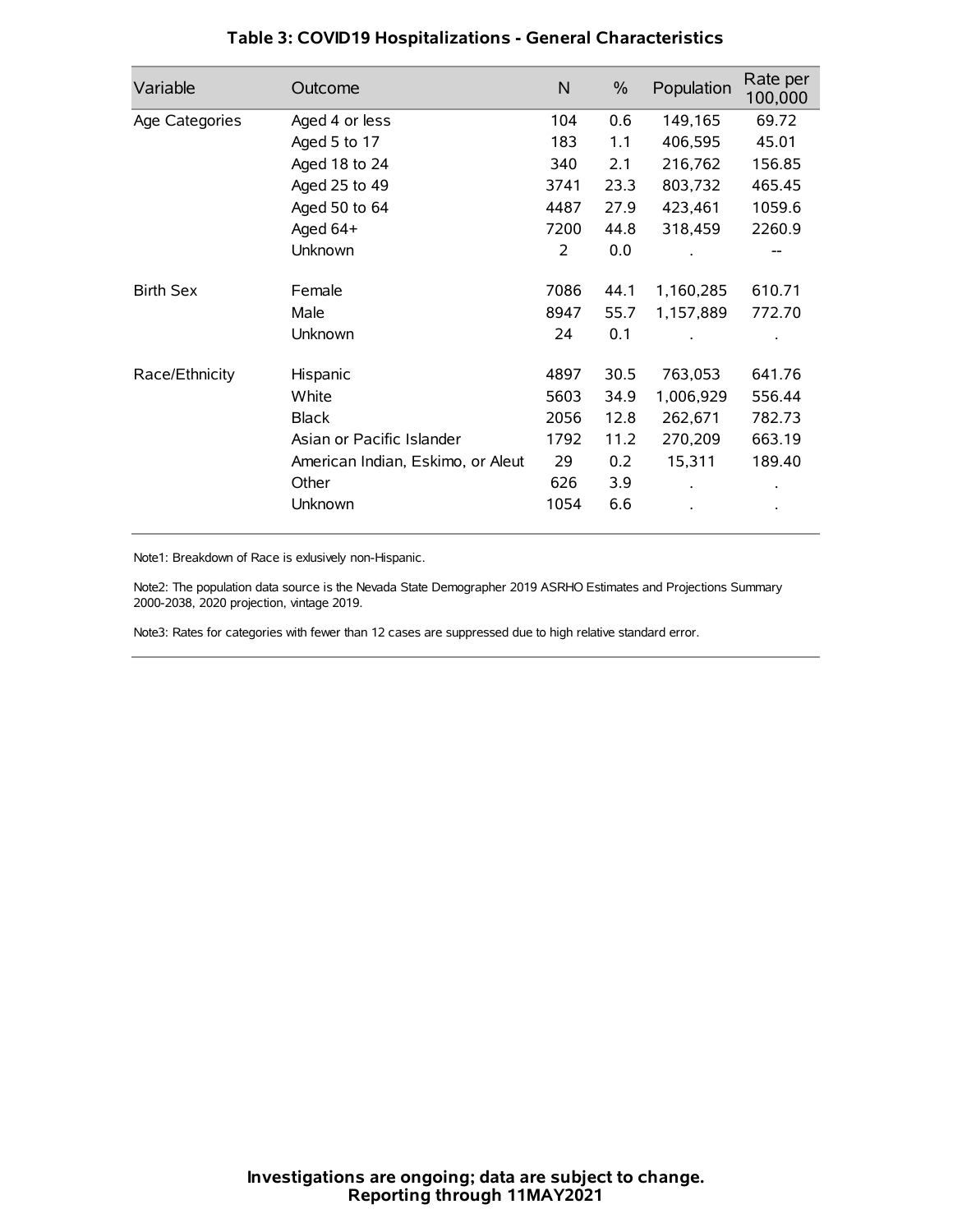| Variable                            | Outcome   | N     | $\%$ |
|-------------------------------------|-----------|-------|------|
| Deceased                            | Yes       | 3670  | 22.9 |
|                                     | <b>No</b> | 12387 | 77.1 |
| ICU                                 | Yes       | 4252  | 26.5 |
|                                     | <b>No</b> | 11805 | 73.5 |
| Intubated                           | Yes       | 2082  | 13.0 |
|                                     | <b>No</b> | 13975 | 87.0 |
| <b>Underlying Medical Condition</b> | Yes       | 10130 | 63.1 |
|                                     | No        | 5927  | 36.9 |
| Hypertension                        | Yes       | 5789  | N/A  |
| Immunocompromised                   | Yes       | 355   | N/A  |
| Chronic Heart Disease               | Yes       | 2002  | N/A  |
| Chronic Liver Disease               | Yes       | 209   | N/A  |
| Chronic Kidney Disease              | Yes       | 1395  | N/A  |
| <b>Diabetes</b>                     | Yes       | 4496  | N/A  |
| Neurologic/Neurodevelopmental       | Yes       | 709   | N/A  |
| Chronic Lung Disease                | Yes       | 2422  | N/A  |
| <b>Historically Healthy</b>         | Yes       | 3084  | N/A  |
| Other                               | Yes       | 4027  | N/A  |

# **Table 4: COVID19 Hospitalizations - Morbidity**

Note1: Underlying Medical Condition is any identified health condition.

Note2: The breakdown of health conditions are not mutually exlusive (i.e., a person can have more than one risk factor).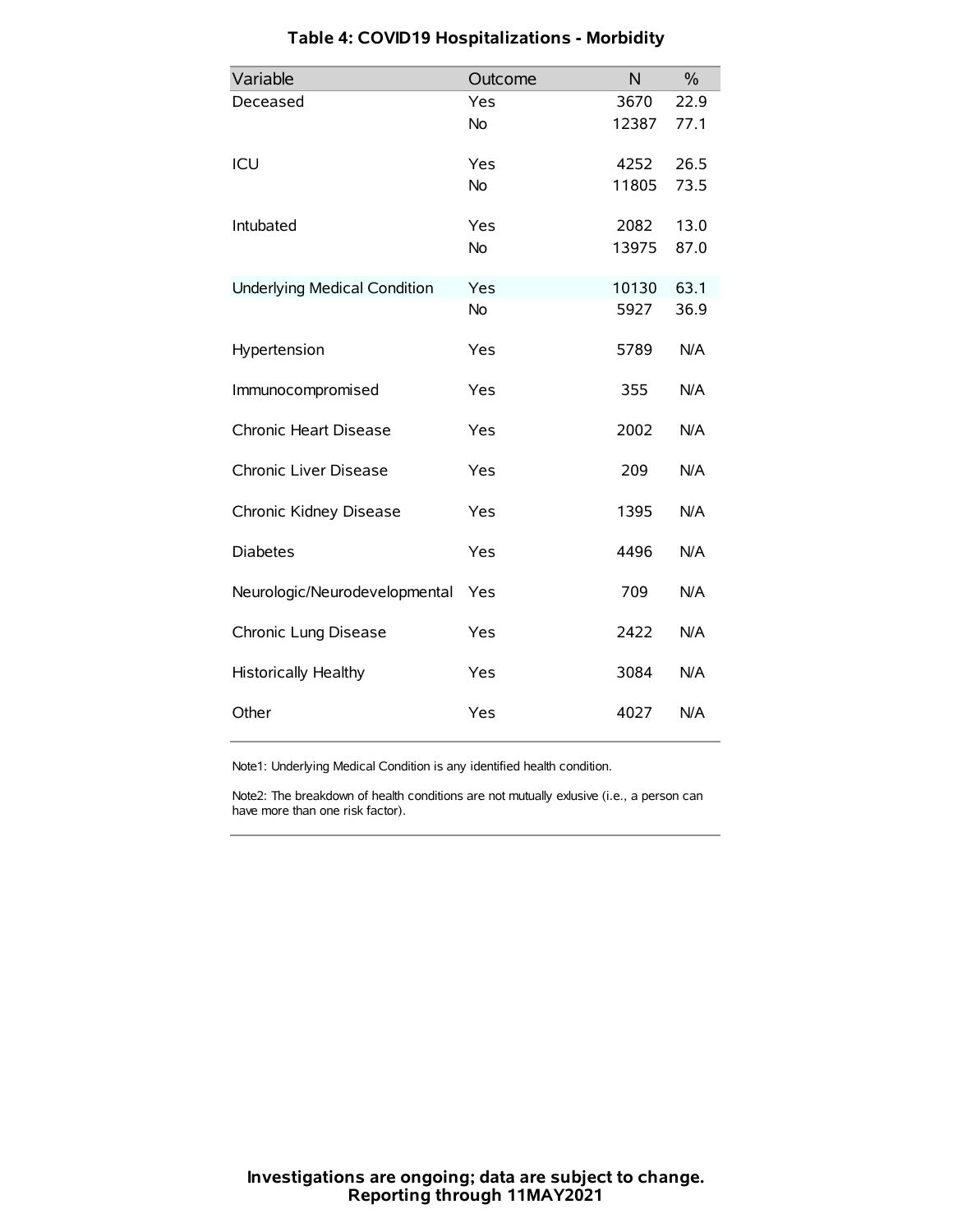| Variable         | Outcome                           | N    | $\%$ | Population           | Rate per<br>100,000 |
|------------------|-----------------------------------|------|------|----------------------|---------------------|
| Age Categories   | Aged 5 to 17                      | 4    | 0.1  | 406,595              |                     |
|                  | Aged 18 to 24                     | 7    | 0.2  | 216,762              |                     |
|                  | Aged 25 to 49                     | 300  | 6.9  | 803,732              | 37.33               |
|                  | Aged 50 to 64                     | 856  | 19.7 | 423,461              | 202.14              |
|                  | Aged 64+                          | 3178 | 73.1 | 318,459              | 997.93              |
| <b>Birth Sex</b> | Female                            | 1630 | 37.5 | 1,160,285            | 140.48              |
|                  | Male                              | 2708 | 62.3 | 1,157,889            | 233.87              |
|                  | Unknown                           | 7    | 0.2  |                      |                     |
| Race/Ethnicity   | Hispanic                          | 1204 | 27.7 | 763,053              | 157.79              |
|                  | White                             | 1958 | 45.1 | 1,006,929            | 194.45              |
|                  | <b>Black</b>                      | 506  | 11.6 | 262,671              | 192.64              |
|                  | Asian or Pacific Islander         | 598  | 13.8 | 270,209              | 221.31              |
|                  | American Indian, Eskimo, or Aleut | 10   | 0.2  | 15,311               |                     |
|                  | Other                             | 47   | 1.1  | $\ddot{\phantom{0}}$ | $\bullet$           |
|                  | Unknown                           | 22   | 0.5  |                      |                     |

## **Table 5: COVID19 Deaths - General Characteristics**

Note1: Breakdown of Race is exlusively non-Hispanic.

Note2: The population data source is the Nevada State Demographer 2019 ASRHO Estimates and Projections Summary 2000-2038, 2020 projection, vintage 2019.

Note3: Rates for categories with fewer than 12 cases are suppressed due to high relative standard error.